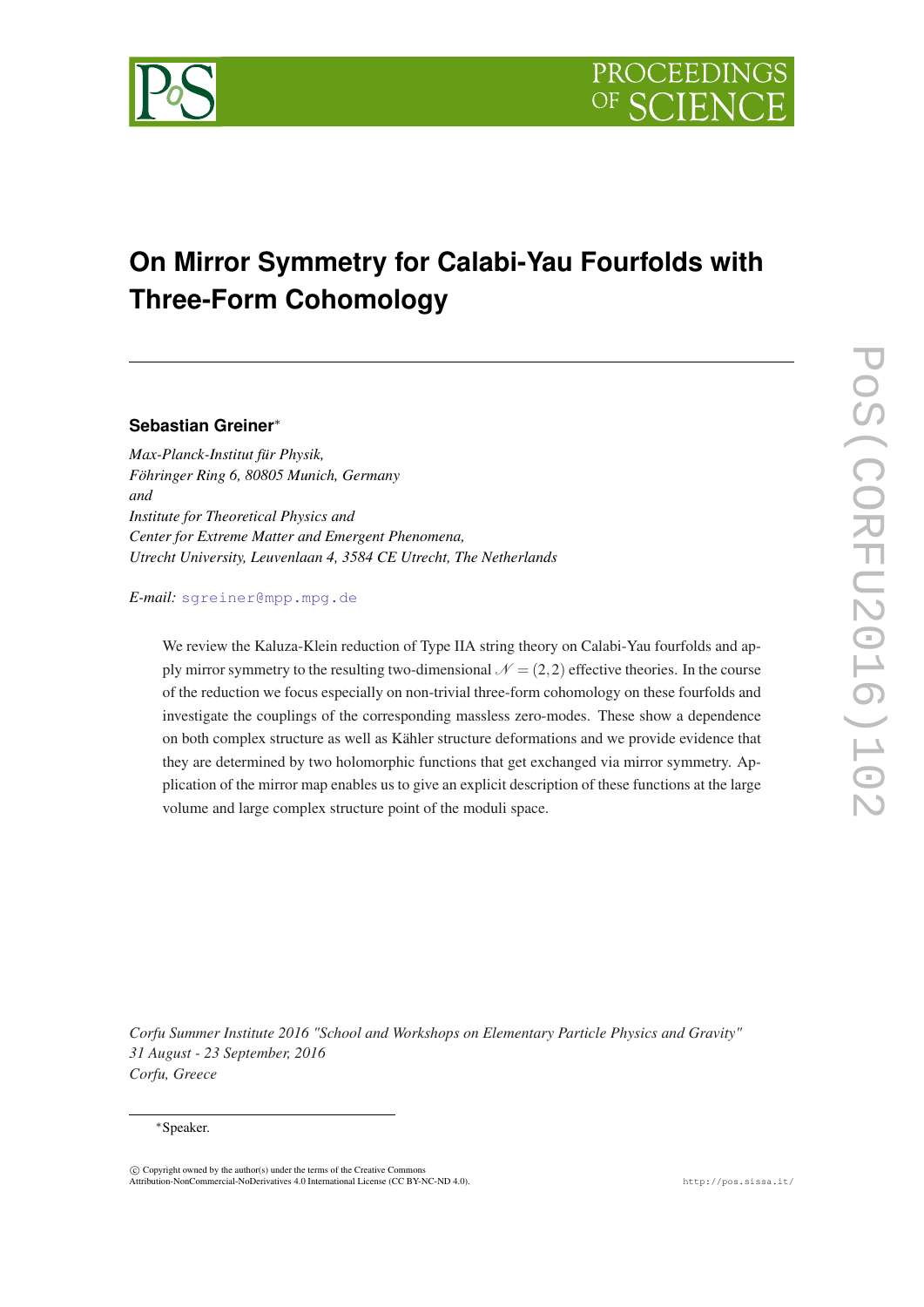## 1. Introduction

Low-energy effective actions in four spacetime dimensions can be obtained from string theory by a Kaluza-Klein reduction on a compact internal geometry. In the context of F-theory [1–3] this internal geometry is described by an elliptically fibered Calabi-Yau fourfold [4–7] and the most convenient way to derive its effective low-energy action is via the M- to F-theory limit described in [10]. In this review we focus on the expansion for the massless zero-modes of harmonic threeforms into  $(2,1)$ -forms proposed in [10] and the resulting scalar fields in the effective theory. These have couplings that depend on the complex structure as well as the Kähler moduli, which was found in reductions of M-theory in [9], in reductions of type IIA in [8] and for F-theory in [10].

The goal of our original work with Thomas Grimm [14] is to establish an ansatz for a general fourfold reduction and to calculate the complex structure dependence of the harmonic  $(2,1)$ forms. A particular simple example of a dimensional reduction on a Calabi-Yau fourfold background is type IIA supergravity with a Calabi-Yau fourfold as internal space and a two-dimensional Minkowski spacetime as external space as discussed in [15,8,16]. This is a convenient toy-example, since the theory contains a three-form gauge-field and a two-dimensional effective theory has no propagating vector degrees of freedom. In addition, the effective two-dimensional supergravity theory we obtain has a very simple mirror map, i.e. it has a dual description in terms of a different Calabi-Yau fourfold background. This allows a computation of the complex structure dependence of the harmonic three-forms in which we expand the three-form gauge-potential.

This article is structured as follows. In section 2 we establish the basics of the geometry and topology of a Calabi-Yau fourfold and introduce the expansion of a harmonic three-form into harmonic  $(2,1)$ -forms. We use this in section [3](#page-3-0) to review the dimensional reduction of type IIA supergravity on a Calabi-Yau fourfold geometry. We also discuss the  $\mathcal{N} = (2,2)$  dilaton-supergravity effective action that we obtain as a result of the reduction and its dual formulation where we change the representation of the three-form moduli from chiral to twisted-chiral multiplets. The effective theory allows for a simple mirror map that we review in section [4](#page-6-0). Here we also derive the key result of this work, the complex structure dependence of our three-form ansatz at the large volume/large complex structure point of the moduli space of the effective theory. We conclude with a summary and give a short overview of further progress in the field in section [5.](#page-7-0)

## 2. On the geometry of Calabi-Yau fourfolds with three-form cohomology

In this section we review the geometrical and topological properties of a general Calabi-Yau fourfold. In addition, we highlight the special ansatz we make for the three-form cohomology on the fourfold. This facilitates the introduction of a matrix valued function *fmn* holomorphic in the complex structure moduli that will be of key importance throughout this work.

For our considerations, a Calabi-Yau fourfold *Y*<sup>4</sup> is a compact complex manifold of eight real dimensions with holonomy group the full *SU*(4). This implies already that the manifold is Kähler and enables us to find a closed two-form *J*, the Kähler form and a real function, the Kähler potential, that defines the metric. Calabi-Yau manifolds have their physical relevance because they allow for a unique Ricci-flat metric within the class of *J*. Due to the holonomy group being all of *SU*(4), we can find a complex covariantly constant and no-where vanishing spinor of definite chirality and we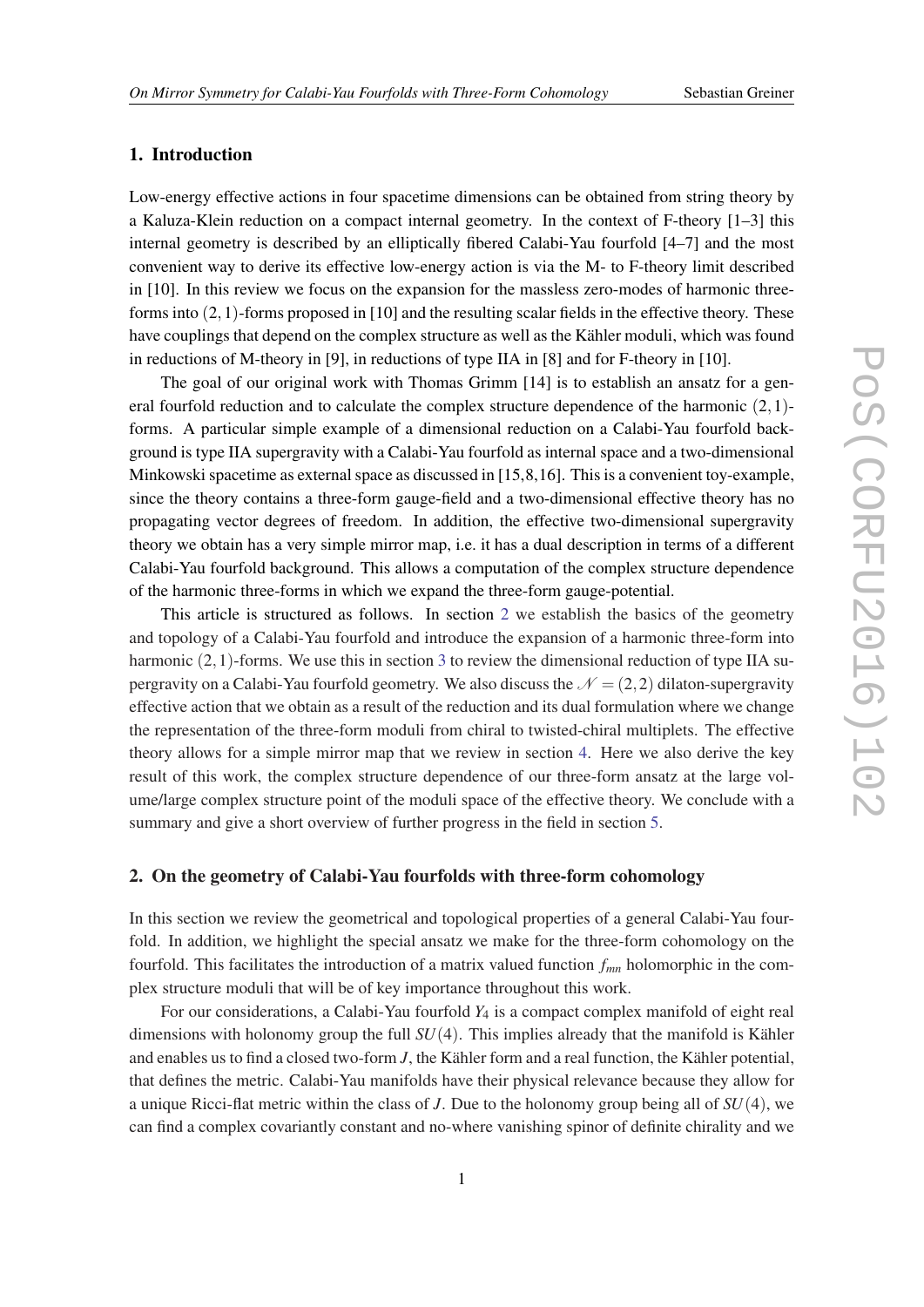can obtain *J* as a bilinear contraction using this spinor. One of the possible bilinear contractions of this spinor provides the unique non-trivial holomorphic  $(4,0)$ -form  $\Omega$  that defines a trivial linebundle over the fourfold. For the sake of completeness, we also introduce the total volume  $\mathcal V$  of  $Y_4$ that is related to  $\Omega$  and its complex conjugate as follows

$$
\mathscr{V} = \frac{1}{4!} \int_{Y_4} J \wedge J \wedge J \wedge J, \quad |\Omega|^2 = \frac{1}{\mathscr{V}^2} \int_{Y_4} \Omega \wedge \bar{\Omega}.
$$
 (2.1)

On a Kähler manifold we also have a Hodge decomposition on the cohomology groups, the dimensions of the corresponding groups are called Hodge numbers and are defined to be  $h^{p,q}(Y_4)$  $\dim_{\mathbb{C}}(H^q(Y_4, \Omega^p))$ . These are the eigenspaces of the induced autormorphism on  $H^{p+q}(Y_4, \mathbb{C})$  of the complex structure of  $Y_4$ . The three independent Hodge numbers are  $h^{1,1}(Y_4)$ ,  $h^{3,1}(Y_4)$  and  $h^{2,1}(Y_4)$ . Their physical interpretation is the massless field content in the effective theory of the dimensional reduction performed in the upcoming section. Similar to the threefold case,  $h^{1,1}(Y_4)$  counts the possible deformations of the Kähler structure, denoted by  $v^A$  and  $h^{3,1}$  counts the number of complex structure deformations of  $Y_4$ , denoted by  $z^K$ , both preserving the Calabi-Yau condition. These correspond to moduli fields in the effective theory obtained by Kaluza-Klein reduction on *Y*4. In contrast to threefolds, Calabi-Yau fourfolds may also have an additional independent sector of massless modes, that do not have a simple geometrical interpretation. These modes arise from cohomological non-trivial three-forms, counted by  $h^{2,1}(Y_4)$ , and the purpose of this work is to investigate the physical consequences of a non-trivial three-form cohomology.

The important tool for our considerations will be mirror symmetry. This physical duality has its geometrical manifestation in its most simple form by the postulate, that for each *Y*<sup>4</sup> there exists a second Calabi-Yau fourfold  $\hat{Y}_4$  with Hodge numbers flipped along the diagonal of the Hodge diamond indicated in the following graphic displaying the non-trivial Hodge numbers of a Calabi-Yau fourfold.

$$
h^{0,0} \t\t 1
$$
  
\n
$$
h^{1,0} \t h^{0,1} \t 0
$$
  
\n
$$
h^{2,0} \t h^{1,1} \t h^{0,2}
$$
  
\n
$$
h^{3,0} \t k^{2,1} \t h^{1,2} \t h^{0,3}
$$
  
\n
$$
h^{4,0} \t h^{3,1} \t k^{2,2} \t h^{1,3} \t h^{0,4} = 1 \t h^{3,1} \t h^{2,2} \t h^{3,1} \t 1
$$
  
\n
$$
h^{4,2} \t h^{3,3} \t k^{2,4}
$$
  
\n
$$
h^{4,3} \t h^{3,4}
$$
  
\n
$$
h^{4,4} \t 1
$$
  
\n
$$
h^{4,4} \t 1
$$
  
\n
$$
h^{4,4} \t 1
$$
  
\n
$$
h^{4,4} \t 1
$$
  
\n
$$
h^{4,4} \t 1
$$
  
\n
$$
h^{4,4} \t 1
$$

A more elaborate discussion of the geometry of Calabi-Yau fourfolds can be found in [5, 6].

Let us now turn our attention towards the non-trivial three-forms. Due to  $h^{3,0}(Y_4) = 0$ , we can find a basis of the three-form cohomology  $H^3(Y_4, \mathbb{C})$  comprised by  $(2,1)$ -forms and their complex conjugates. As argued in [13], such a basis can be chosen to be of the form

$$
\psi_l = \alpha_l + i f_{lm}(z) \beta^m \quad \in H^{2,1}(Y_4), \quad l,m = 1,\ldots,h^{2,1}(Y_4), \tag{2.2}
$$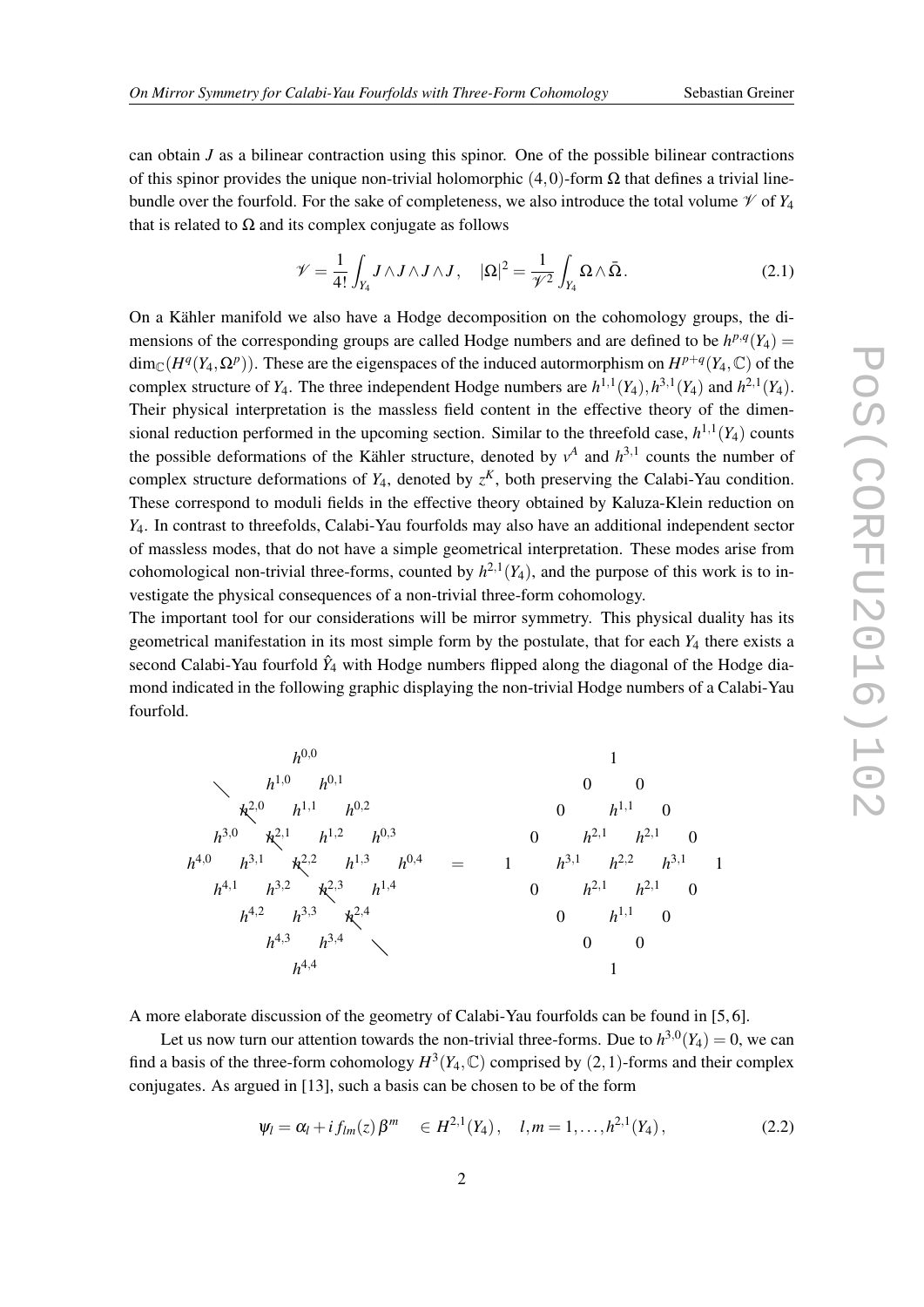<span id="page-3-0"></span>where  $(\alpha_l, \beta^m)$  provide a basis for the real three-forms  $H^3(Y_4, \mathbb{R})$  and are hence topological. <sup>1</sup> The whole complex structure dependence of the basis is encoded in the holomorphic matrix valued function  $f_{lm}(z)$  that depend a priori on the full set of complex structure moduli  $z^{K}$ . Such a basis is in particular holomorphic

$$
\frac{\partial}{\partial \bar{z}^K} \psi_l = 0 \tag{2.3}
$$

for all  $l = 1, ..., h^{2,1}(Y_4)$  and  $K = 1, ..., h^{3,1}(Y_4)$ . This base choice has the additional property that the matrix  $\text{Re}(f)_{lm}$  is invertible and hence we can normalize this basis with the inverse  $\text{Re}(f)^{lm}$  of  $\text{Re}(f)_{lm}$  to the more convenient basis

$$
\Psi^{l} = \frac{1}{2} \text{Re}(f)^{lm} (\alpha_m - i \bar{f}_{mn}(\bar{z}) \beta^n) \quad \in H^{1,2}(Y_4), \tag{2.4}
$$

that has the advantage that  $\partial_K \Psi^l \in H^{1,2}(Y_4)$ . The reason for demanding a basis of three-forms with a definite type, is the action of the Hodge star operator ∗ on them

$$
*\psi = iJ \wedge \psi, \quad *\bar{\psi} = -iJ \wedge \psi, \quad \psi \in H^{2,1}(Y_4), \tag{2.5}
$$

where *J* is the Kähler form of  $Y_4$ . The introduced basis  $\Psi^l$  will be useful for the dimensional reduction of type IIA supergravity on *Y*<sup>4</sup> to which we will turn next.

#### 3. Dimensional reduction of Type IIA supergravity

In this section we review the Kaluza-Klein reduction of the low-energy limit of type IIA string theory, type IIA supergravity, on a general Calabi-Yau fourfold geometry times a two-dimensional Minkowski spacetime. Assuming the submanifolds of the internal Calabi-Yau space to have volume much larger than the string scale, we can justify to consider only the massless zero-modes in the low-energy limit. Similar reductions were already performed in [9, 15, 16].

Starting point of our reduction procedure is the bosonic part of the ten-dimensional action of type IIA supergravity in string frame given by

$$
S_{IIA}^{(10)} = \int e^{-2\check{\phi}_{IIA}} \left( \frac{1}{2} \check{R} \check{*} \check{1} + 2 d\check{\phi}_{IIA} \wedge \check{*} d\check{\phi}_{IIA} - \frac{1}{4} \check{H}_3 \wedge \check{*} \check{H}_3 \right) - \frac{1}{4} \int \left( \check{F}_2 \wedge \check{*} \check{F}_2 + \check{F}_4 \wedge \check{*} \check{F}_4 + \check{B}_2 \wedge \check{F}_4 \wedge \check{F}_4 \right).
$$
 (3.1)

The field content aside of the regular Einstein-Hilbert term is as follows. We have the ten-dimensional dilaton  $\check{\phi}_{IIA}$ , the field strength  $\check{H}_3 = d\check{B}_2$  of the NS-NS two-form  $\check{B}_2$  and  $\check{F}_{p+1} = d\check{C}_p$  are the field strengths of the R-R *p*-forms  $\check{C}_1$  and  $\check{C}_3$ . It is convenient to introduce the modified field strength  $\check{F}_4 = \check{F}_4 - \check{C}_1 \wedge \check{H}_3$ . The check above symbols will indicate here and in the following ten-dimensional fields and operators.

The background around which we will expand the fields will be of the form  $\mathbb{M}_{1,1} \times Y_4$  where  $M<sub>1,1</sub>$  is the two-dimensional extended Minkowski spacetime and  $Y<sub>4</sub>$  the Calabi-Yau fourfold which

<sup>&</sup>lt;sup>1</sup>The difference between  $\alpha_l$  and  $\beta^m$  is that we choose  $\beta^l \wedge \beta^m = 0$  which is the case for Calabi-Yau fourfolds realized as toric hypersurfaces described in [13]. The vanishing of this intersection is, however, not necessary as was found in [12].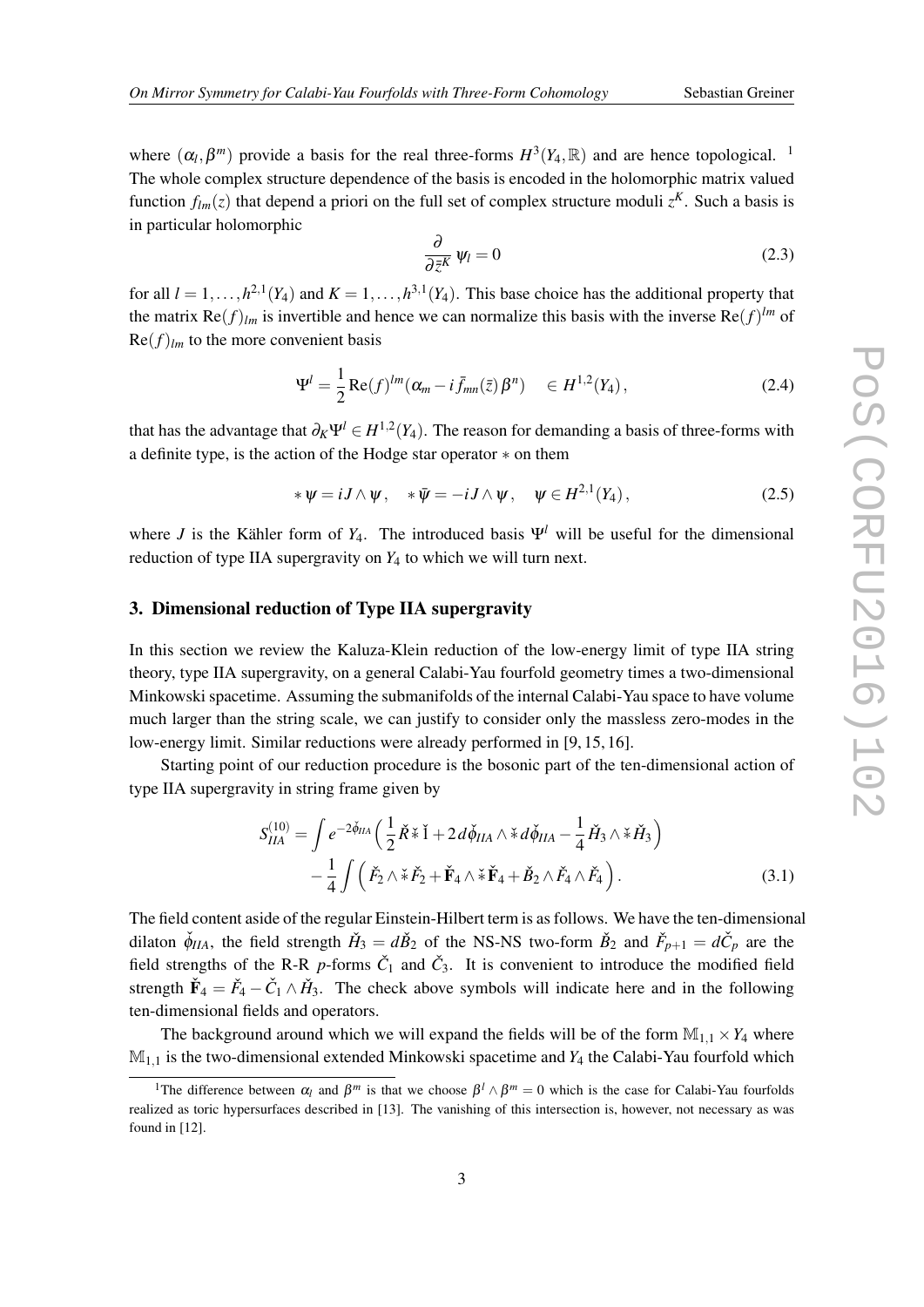provides the compact internal space. Since *Y*<sup>4</sup> has a covariantly constant spinor of definite chirality, the dimensional reduction of the  $\mathcal{N} = (1,1)$  supersymmetry in ten dimensions will lead to  $\mathcal{N} =$  $(2,2)$  supersymmetry in the two-dimensional effective theory. Note that we do not enable fluxes, i.e. the *p*-form field strengths have zero vacuum expectation value and we choose the unique Ricciflat metric on  $Y_4$  as a background metric.

Let us go throught the massless perturbations around this background that will preserve supersymmetry, i.e. the Calabi-Yau condition on *Y*4. These perturbations are comprised of the fluctuations of the internal Kähler metric  $g_{i\bar{j}}$ , the fluctuations of the *p*-form fields  $\check{B}_2, \check{C}_1, \check{C}_3$  and the dilaton  $\check{\phi}_{IIA}$ . The perturbations will provide the bosonic degrees of freedom of the  $\mathcal{N} = (2,2)$ scalar multiplets, since there are no propagating vectors in two spacetime dimensions.

The Kähler structure deformations are described by real moduli  $v^A$ ,  $A = 1, ..., h^{1,1}(Y_4)$  preserving the complex structure of *Y*<sup>4</sup> and are given by

$$
g_{i\bar{j}} + \delta g_{i\bar{j}} = -iJ_{i\bar{j}} = -i\nu^{A}(\omega_{A})_{i\bar{j}}
$$
\n(3.2)

where *J* is the Kähler form of  $Y_4$  and  $\omega_A$  is a real basis of  $H^{1,1}(Y_4)$ . These combine with the real moduli  $b^A$  of the expansion of the  $\check{B}_2$  field around its zero vacuum expectation value

$$
\check{B}_2 = b^A \omega_A \tag{3.3}
$$

into the bosonic part of twisted-chiral multiplets

$$
t^A = b^A + i v^A \tag{3.4}
$$

of the resutling  $\mathcal{N} = (2,2)$  supergravity. The other fluctuations around the vacuum metric leaving the Kähler structure of  $Y_4$  invariant are parametrized by the complex structure moduli  $z^K$ ,  $K =$  $1, \ldots, h^{3,1}(Y_4)$  and given by

$$
\delta g_{\bar{i}\bar{j}} = \frac{1}{3|\Omega|^2} \bar{\Omega}_i^{lmn} (\chi_K)_{lmn\bar{j}} \delta z^K
$$
\n(3.5)

for  $\chi_K$  a basis of  $H^{3,1}(Y_4)$  and  $\Omega$  the holomorphic  $(4,0)$ -form of  $Y_4$ . These moduli  $z^K$  reside in the bosonic part of chiral multiplets in the effective two-dimensional theory.

Since there are no propagating vectors in two dimensions and  $h^{1,0}(Y_4) = 0$ , we do not need to consider  $\check{C}_1$  in our discussion and the decomposition of  $\check{C}_3$  provides only additional complex scalar moduli  $N^l$ ,  $l = 1, ..., h^{2,1}(Y_4)$ . <sup>2</sup> Here we use the ansatz introduced in [\(2.4\)](#page-3-0) to expand  $\check{C}_3$  into three-forms of the internal space

$$
\check{C}_3 = N_l \Psi^l + \bar{N}_l \bar{\Psi}^l \,. \tag{3.6}
$$

The complex scalars  $N_l$  also become the bosonic part of chiral multiplets of the  $\mathcal{N} = (2,2)$  supergravity theory. To conclude our discussion of massless fluctuations, we also expand the tendimensional dilaton by dropping its dependence on the internal space and shifting it with the (logarithm of the) volume  $\mathcal V$  of  $Y_4$  to obtain

$$
e^{2\phi_{IIA}} = \frac{e^{2\check{\phi}_{IIA}}}{\mathcal{V}}, \quad \mathcal{V} = \frac{1}{4!} \int_{Y_4} J^4.
$$
 (3.7)

<sup>&</sup>lt;sup>2</sup>This is possible, since we do not obtain any gaugings in the effective theory.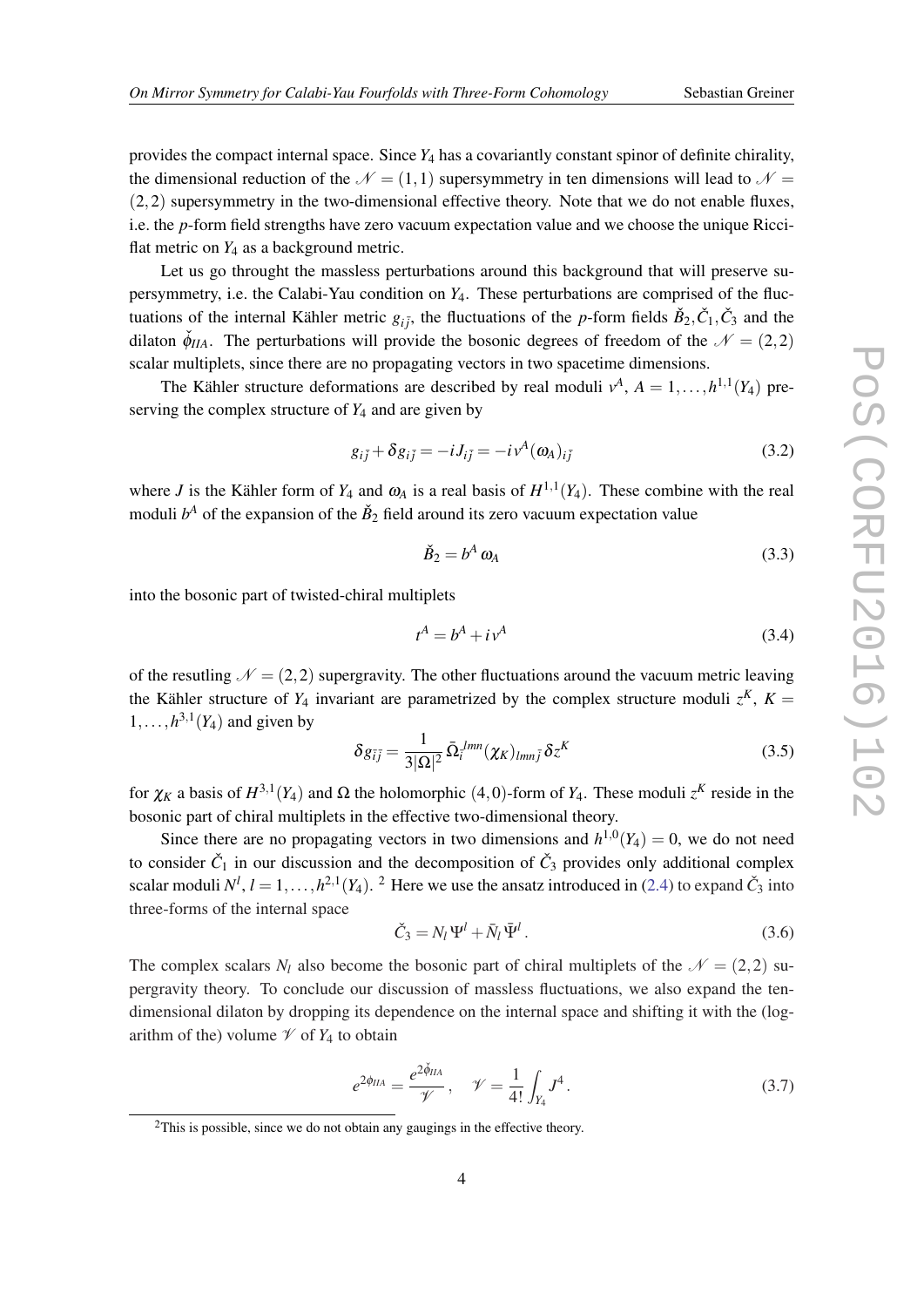<span id="page-5-0"></span>The real dilaton will be part of the gravity multiplet of the resulting two-dimensional  $\mathcal{N} = (2,2)$ supergravity, which is hence also known as  $\mathcal{N} = (2,2)$  dilaton-supergravity. The corresponding general bosonic action of this theory is

$$
S_{dil}^{2} = \int e^{-2\tilde{\phi}} \left( \frac{1}{2} R \ast 1 + 2d\tilde{\phi} \wedge \ast d\tilde{\phi} - \mathcal{K}_{\phi^{\kappa} \bar{\phi}^{\lambda}} d\phi^{\kappa} \wedge \ast d\bar{\phi}^{\lambda} + \mathcal{K}_{\sigma^{\Lambda} \bar{\sigma}^{\beta}} d\sigma^{\Lambda} \wedge \ast d\bar{\sigma}^{\beta} - \mathcal{K}_{\phi^{\kappa} \bar{\sigma}^{\beta}} d\phi^{\kappa} \wedge d\bar{\sigma}^{\beta} - \mathcal{K}_{\sigma^{\Lambda} \bar{\phi}^{\lambda}} d\bar{\phi}^{\lambda} \wedge d\sigma^{\Lambda} \right), \tag{3.8}
$$

where  $\mathscr K$  is a real function of the chiral multiplets  $\phi^k$  and the twisted-chiral multiplets  $\sigma^A$ . We denoted derivatives of X with respect to the fields by  $\mathscr{K}_{\phi^\kappa \bar{\phi}^\lambda} = \partial_{\phi^\kappa} \partial_{\bar{\phi}^\lambda} \mathscr{K}$  and similar for the remaining fields. For the Kaluza-Klein reduction on the Calabi-Yau fourfold  $Y_4$  with  $h^{2,1} = 0$  the perturbations can be identified with the fields appearing in the general action as

$$
\tilde{\varphi} = \phi_{IIA}, \quad \phi^{\kappa} = z^K, \quad \sigma^A = t^A. \tag{3.9}
$$

The generating function  $K$  of the coefficient matrices is found to be

$$
\mathcal{K} = -\log \int_{Y_4} \Omega \wedge \bar{\Omega} + \log \mathcal{V} \,. \tag{3.10}
$$

This was already established in [15] where also the properties of the  $\mathcal{N} = (2,2)$  dilaton-supergravity are discussed in detail using the superspace formalism. The extension of this theory we proposed in [14] was to include the three-form moduli  $N_l$  and modify  $\mathscr K$  to obtain the field identifications

$$
\tilde{\varphi} = \phi_{IIA}, \quad \varphi^{\kappa} = (z^{K}, N_{I}), \quad \sigma^{A} = t^{A}. \tag{3.11}
$$

and the generating function

$$
\tilde{\mathcal{K}} = \mathcal{K} + e^{-2\tilde{\phi}} \mathcal{S}, \quad \mathcal{S} = \text{Re}(N)_l \text{Re}(N)_m H^{lm}.
$$
 (3.12)

Here we introduced  $H^{lm}$  which is the metric on the three-form moduli space defined by

$$
H^{lm} = \int_{Y_4} \Psi^l \wedge * \bar{\Psi}^m = i \int_{Y_4} J \wedge \Psi^l \wedge \bar{\Psi}^m.
$$
 (3.13)

Using the ansatz of  $(2.4)$  $(2.4)$  $(2.4)$ , we can split this metric into

$$
H^{lm} = -\frac{1}{2} \operatorname{Re}(f)^{ln} \operatorname{Re}(h)_{n}^{m}
$$
 (3.14)

where  $f_{ln}(z)$  is the function holomorphic capturing the dependence on complex structure moduli  $z^K$  of the three-form basis  $\Psi^l$  and

$$
h_n{}^m = -it^A C_{An}{}^m, \quad C_{An}{}^m = \int_{Y_4} \omega_A \wedge \alpha_n \wedge \beta^m, \qquad (3.15)
$$

is a holomorphic function of the complexified Kähler moduli  $t^A$  and  $C_{An}$ <sup>*m*</sup> is a real and topological intersection number constant over the moduli space.

Due to the shift-symmetry  $N_l \rightarrow N_l + ic_l$  of the effective theory for  $c_l$  a real vector, we can find a dual  $\mathcal{N} = (2,2)$  dilaton-supergravity where the three-form moduli degrees of freedom are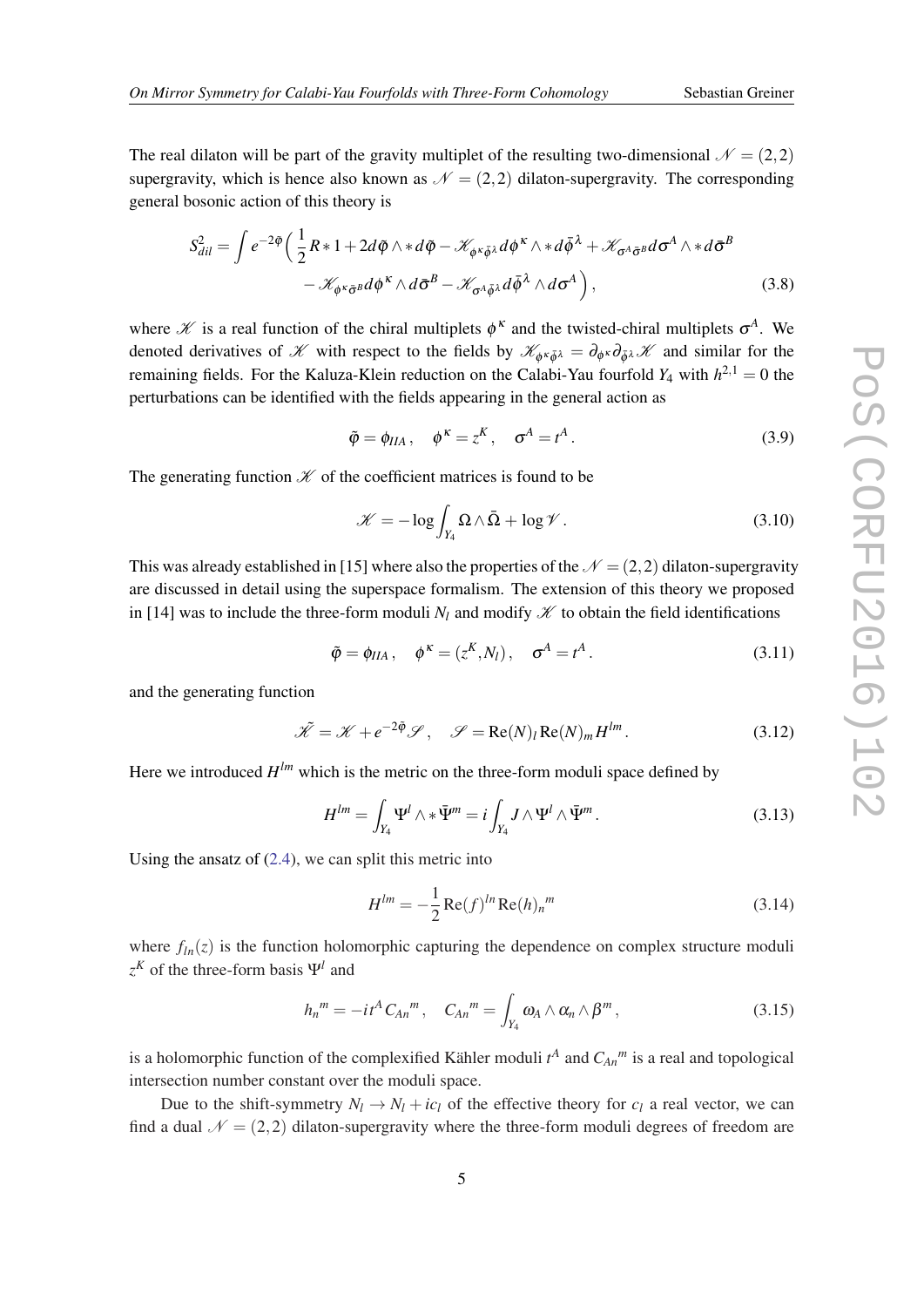<span id="page-6-0"></span>represented by twisted-chiral multiplets with bosonic part the complex scalars  $N<sup>l</sup>$  and the rest of the field content preserved. The precise relations are given by

$$
N^{\prime l} = \frac{1}{2} \frac{\partial \mathcal{L}}{\partial \text{Re}(N)_l} + i\lambda^{\prime l} = H^{lm} \text{Re}(N)_m + i\lambda^{\prime l}
$$
 (3.16)

with the real scalars  $\lambda^{l}$  dual to  $N_l - \bar{N}_l$ . The new kinetic function  $\tilde{\mathcal{K}}'$  is determined to be

$$
\tilde{\mathcal{K}}' = \mathcal{K} - e^{2\phi_{IIA}} H_{kl} \operatorname{Re}(N')^k \operatorname{Re}(N')^l \tag{3.17}
$$

where  $H_{kl}$  is the inverse of the metric on the three-form moduli introduced in ([3.14](#page-5-0)). For more details we refer to the original work in [14]. This different representation of the same theory with the degrees of freedom corresponding to three-form moduli residing in chiral or twisted-chiral multiplets will be useful when we apply mirror symmetry to our theory to which we will come in the following section.

#### 4. Mirror symmetry at large volume and large complex structure

In this section we want to apply mirror symmetry to our effective theory. Mirror symmetry states in our context that for type IIA string theory compactified on a Calabi-Yau fourfold *Y*<sup>4</sup> there exists a mirror Calabi-Yau fourfold  $\hat{Y}_4$  such that type IIA string theory on  $\hat{Y}_4$  leads to the same physics as the compactification on *Y*4. This holds in particular for the low-energy effective theory at large volume we considered in the previous section. In the following we will introduce the geometric analogs of quantities on  $\hat{Y}_4$  with hatted symbols. For details of the mirror symmetry discussion we refer to the original work [14] and [16].

As was found in [16] mirror symmetry leaves the pure  $\mathcal{N} = (2,2)$  dilaton-supergravity we obtained from the dimensional reduction invariant. Its only consequence is an exchange of chiral and twisted-chiral multiplets preserving the structure of the action as in [\(3.8\)](#page-5-0). At the large complex structure and large volume point in moduli space, this implies that the chiral multiplets  $z<sup>K</sup>$ describing complex structure variations of  $Y_4$  map to the twisted-chiral multiplets  $\hat{t}^K$  parametrizing the Kähler structure of  $\hat{Y}_4$  and vice versa  $t^A$  map to  $\hat{z}^A$ . This is familiar from mirror symmetry of Calabi-Yau threefolds as described in [17] and was generalized to higher dimensions in [4]. To obtain the same physical theory, the corresponding terms of the kinetic potential ([3.10\)](#page-5-0) also get exchanged under mirror symmetry and change their sign, since the kinetic terms of chiral and twisted-chiral multiplets appear with opposite signs in the action [\(3.8](#page-5-0)).

Since the three-form moduli are also represented by chiral multiplets  $N_l$  in the dimensional reduction on  $Y_4$ , mirror symmetry maps them to twisted chiral-multiplets  $\hat{N}^{l}$  of the mirror theory on  $\hat{Y}_4$ . Correspondingly the kinetic potentials  $\tilde{X}$  of [\(3.12](#page-5-0)) and  $\hat{\mathcal{X}}'$  derived in (3.17) of the mirror need to be matched. This facilitated the dualization procedure we eluded on in the previous section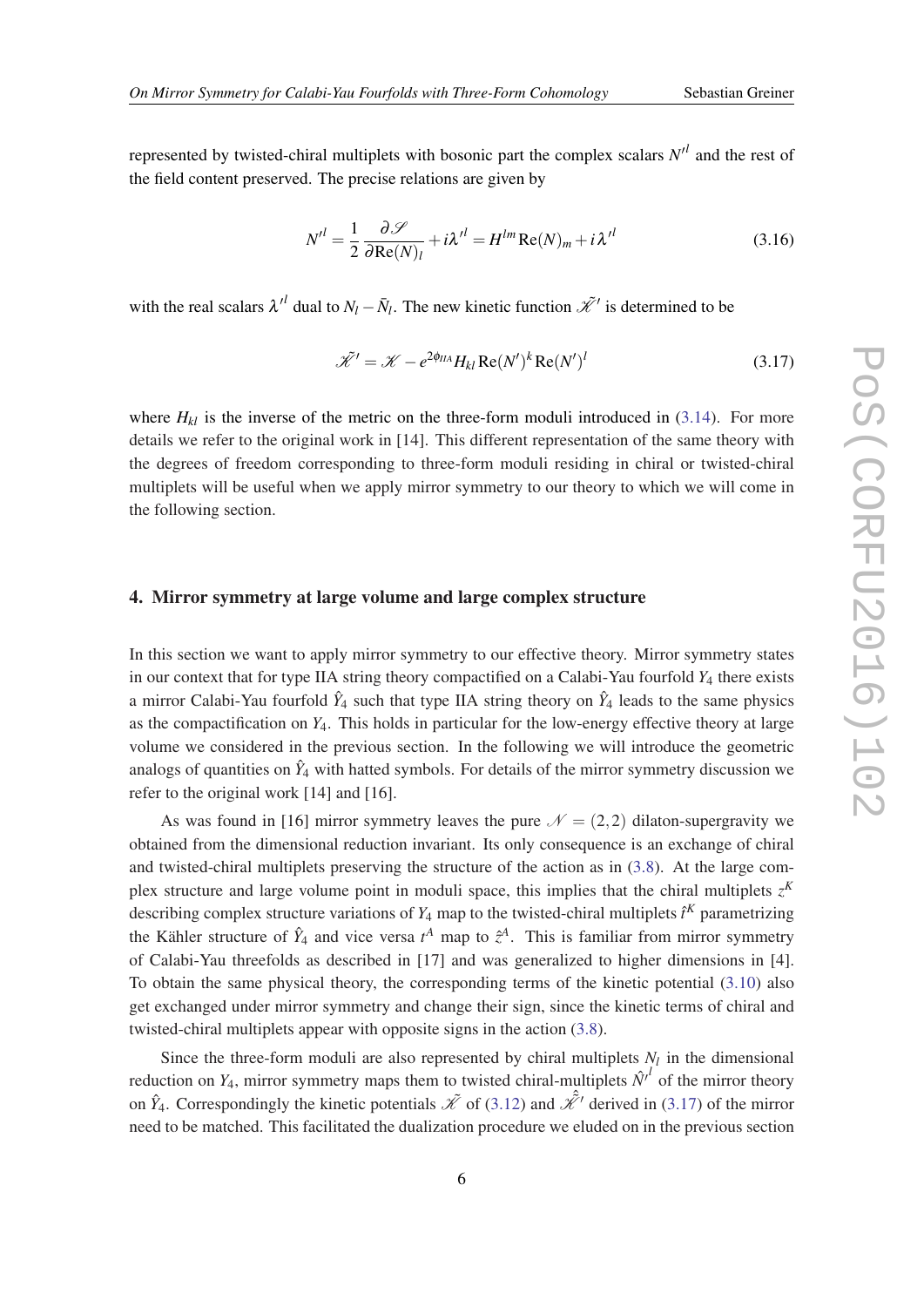<span id="page-7-0"></span>[3.](#page-3-0) The matching of the two mirror theories is summarized in the following list:

$$
(t^A, N_l, z^K) \quad \leftrightarrow \quad (\hat{z}^A, \hat{N'}^l, \hat{t}^K) \tag{4.1}
$$

$$
\log \mathscr{V} \quad \leftrightarrow \quad -\log \int_{\hat{Y}_4} \hat{\Omega} \wedge \hat{\Omega} \tag{4.2}
$$

$$
\log \int_{Y_4} \Omega \wedge \bar{\Omega} \quad \leftrightarrow \quad -\log \hat{V} \tag{4.3}
$$

$$
H^{lm} \quad \leftrightarrow \quad \hat{H}_{lm} \,. \tag{4.4}
$$

Note that we found that the metric  $H^{lm}$  on the three-form moduli space gets mapped to the inverse  $\hat{H}_{lm}$  of its counterpart  $\hat{H}^{lm}$  on the mirror geometry. Recall that we know the Kähler moduli dependence given by  $h^n_m(t^A)$  of  $H^{lm}$  in detail ([3.14\)](#page-5-0)

$$
H^{lm} = -\frac{1}{2} \operatorname{Re}(f)^{ln} \operatorname{Re}(h)^{n}{}_{m}, \quad h^{n}{}_{m} = -it^{A} C_{Am}{}^{n}.
$$
 (4.5)

Due to the matching of the mirror theories we can hence infer that the holomorphic matrix valued functions  $f_{lm}$  and  $\hat{h}^n_m$  of the mirror geometries can be identified

$$
f_{lm}(z^K) = -iz^K \hat{C}_{Kl}^m, \quad \hat{C}_{Kl}^m = \int_{\hat{Y}_4} \hat{\omega}_K \wedge \hat{\alpha}_l \wedge \hat{\beta}^m,
$$
\n(4.6)

where we introduced the intersection numbers  $\hat{C}_{Kl}^{m}$  as the mirror analog of [\(3.15](#page-5-0)). This identification should be viewed as valid around the large complex structure and large volume point of the underlying Calabi-Yau fourfold moduli space and is our main result. This concludes our discussion on mirror symmetry of Calabi-Yau fourfolds with non-trivial three-form cohomology at the complex structure and large volume point in moduli space.

## 5. Summary and Outlook

In this article we reviewed the dimensional reduction of type IIA supergravity on a general Calabi-Yau fourfold keeping only the massless zero-modes. As a result we found a two-dimensional  $\mathcal{N} = (2,2)$  dilaton-supergravity and determined the field content as well as the kinetic potential. We were able to include the massless zero-modes arising from three-form moduli by a special ansatz. In the course of the discussion we determined the right metric on the three-form moduli space. The shift-symmetry in the imaginary part of the three-form moduli allowed us to perform a dualization of the three-form moduli degrees of freedom from a representation as chiral multiplets into a representation as twisted-chiral multiplets. Invariance of the pure  $\mathcal{N} = (2,2)$  dilatonsupergravity under mirror symmetry made a simple description of the mirror map possible. This map matches chiral with twisted-chiral multiplets of the mirror theories. At the large complex structure/large volume point we were able to compute the the metric on the three-form moduli space explicitly. The key insight we gained is that the matrix-valued holomorphic function  $f_{lm}(z)$ is linear in the complex structure moduli for large complex structure with leading coefficient an intersection number of the mirror geometry as shown in (4.6).

Our original work [14] also discusses first applications to M- and F-theory effective actions on Calabi-Yau fourfolds. There we write down the corresponding three- and four-dimensional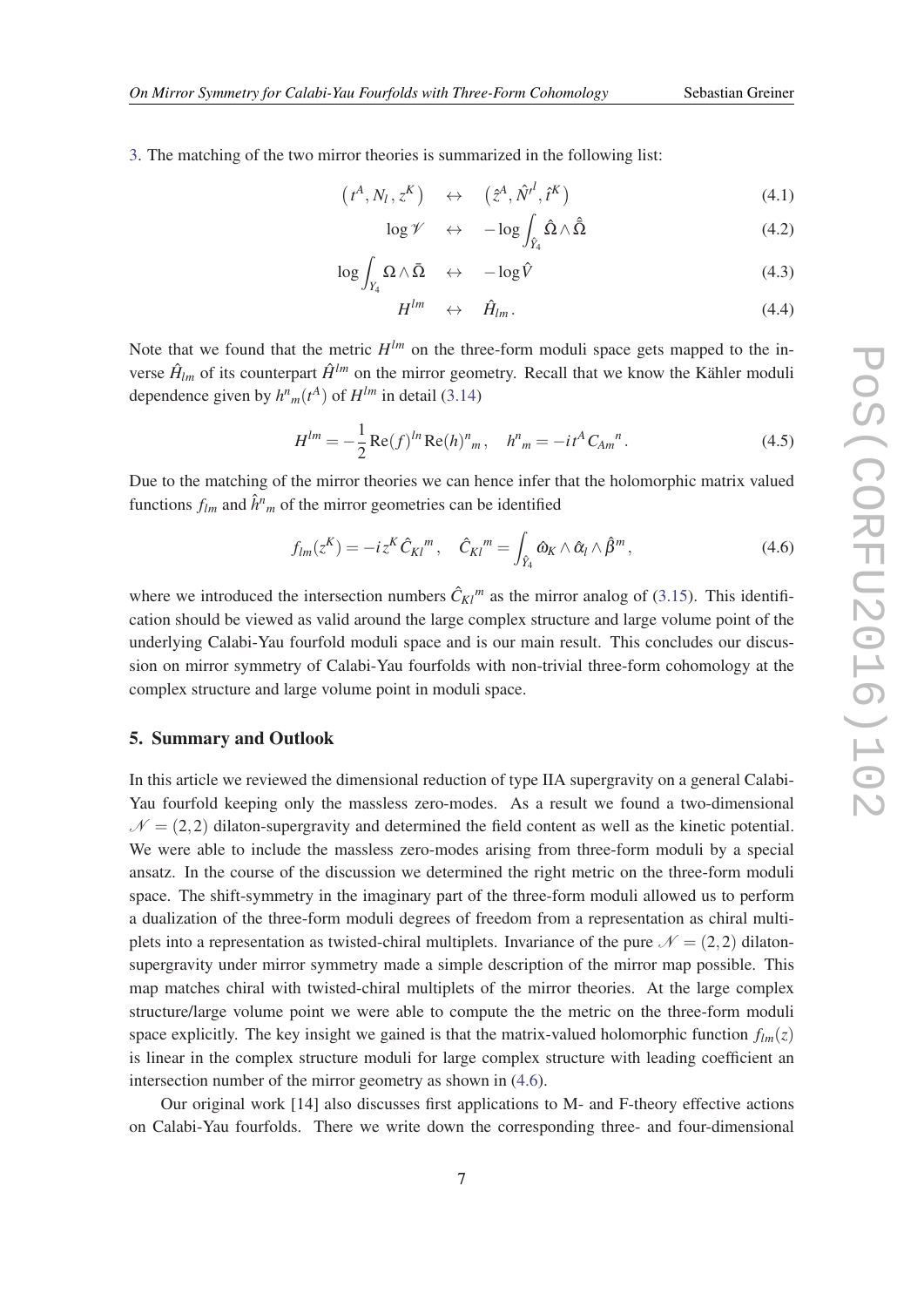effective actions and illuminate the connection to the two-dimensional theory we reviewed here, where the correct rescaling of the Kähler moduli with the dilaton plays an important role. We also comment on the weak coupling limit of F-theory [18, 19] and compare our results with the existing type IIB orientifold effective theory [11] and find full agreement.

The shift symmetries of the three-form moduli are further discussed in [12] where it is also explained that the three-form moduli space is a higher dimensional torus due to the shift symmetries of the three-form gauge potential. Explicit examples of Calabi-Yau fourfolds with non-trivial threeforms and their moduli space we construct in  $[13]$  as toric hypersurfaces. In this context the  $(2,1)$ forms arise from holomorphic one-forms on Riemann surfaces within the Calabi-Yau fourfold and we give an interpretation of the function  $f_{lm}$  in terms of the periods of Riemann surfaces. This allows us to find differential equations, so called Picard-Fuchs equations, for *flm* for which the result [\(4.6](#page-7-0)) provides the boundary conditions in moduli space. In addition, we realize in [13] explicit examples of F-theory compactifications and their weak coupling limits.

Currently we are working on the construction of Calabi-Yau fourfolds as complete intersections in toric ambient spaces, a better understanding of the weak coupling limit of F-theory effective theories and first phenomenological applications of our new insights. Also a precise understanding of the calculation and interpretation of the geometrical mirror map is desirable and under discussion. Furthermore, we hope to shed light on the inclusion of fluxes and their relation to three-form moduli on elliptically fibered Calabi-Yau fourfolds with our explicit constructions. Since we found a procedure to calculate holomorphic coupling functions of string compactifications that lead to axion-decay constants [20, 21] and kinetic gauge-couplings in the effective theory [10], this provides new tools for F-theory phenomenology.

## Aknowledgements

The original work on which this article is based was done in collaboration with my supervisor Thomas W. Grimm, whom we thank in particular. We thank the organizers of the "Workshop of Geometry and Physics" at Ringberg Castle, Germany, in November 2016 for an inspiring meeting. This article is a summary of a talk that was given on this occasion. In particular we thank Dieter Lüst for the opportunity to give a talk. Special thanks go to Pierre Corvilain, Irene Valenzuela and Florian Wolf for their support.

## References

- [1] C. Vafa, Nucl. Phys. B 469 (1996) 403 doi:10.1016/0550-3213(96)00172-1 [hep-th/9602022].
- [2] F. Denef, arXiv:0803.1194 [hep-th].
- [3] T. Weigand, Class. Quant. Grav. 27 (2010) 214004 doi:10.1088/0264-9381/27/21/214004 [arXiv:1009.3497 [hep-th]].
- [4] B. R. Greene, D. R. Morrison and M. R. Plesser, Commun. Math. Phys. 173 (1995) 559 [AMS/IP Stud. Adv. Math. 1 (1996) 745] doi:10.1007/BF02101657 [hep-th/9402119].
- [5] P. Mayr, Nucl. Phys. B 494 (1997) 489 doi:10.1016/S0550-3213(97)00196-X [hep-th/9610162].
- [6] A. Klemm, B. Lian, S. S. Roan and S. T. Yau, Nucl. Phys. B 518 (1998) 515 doi:10.1016/S0550-3213(97)00798-0 [hep-th/9701023].